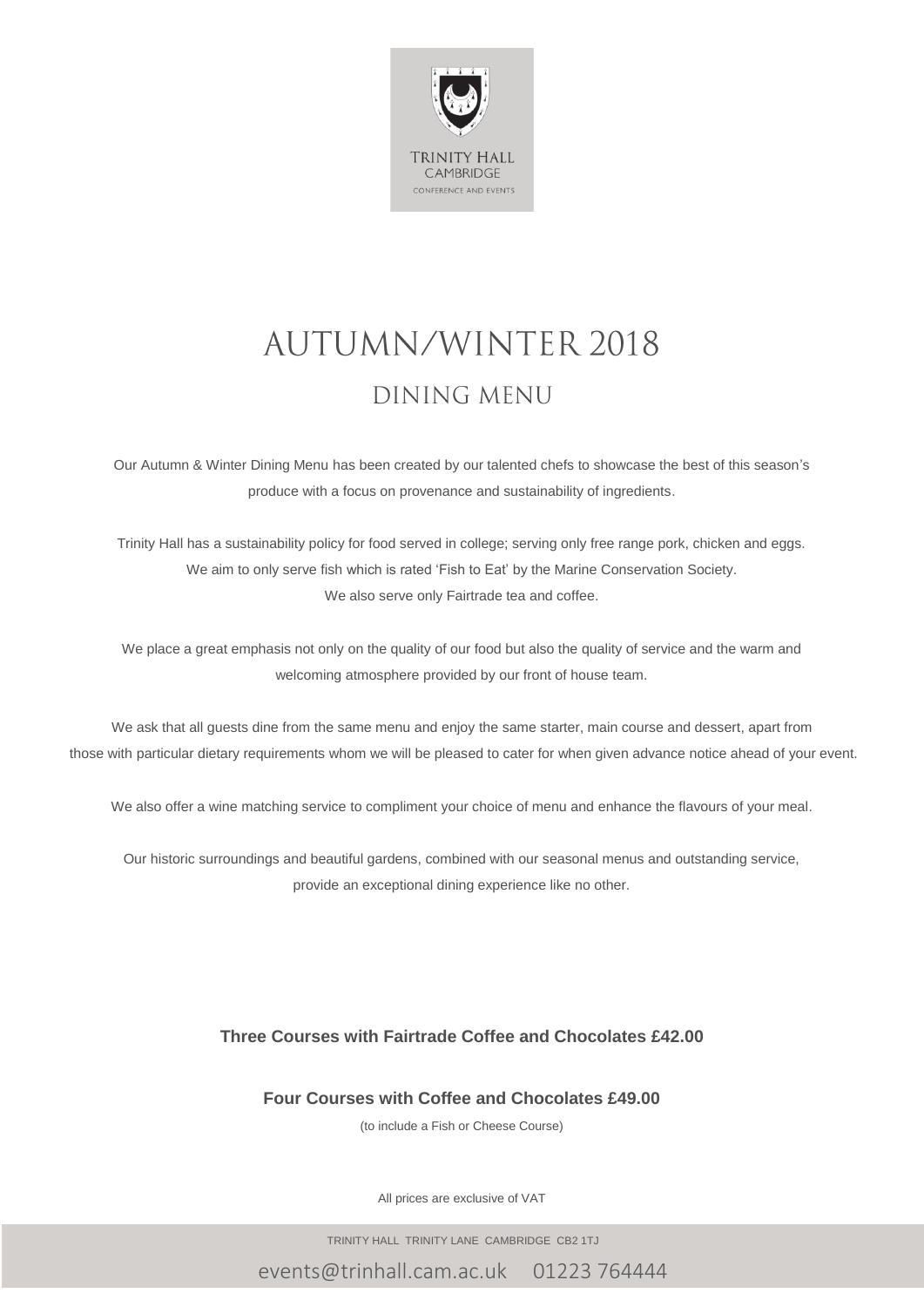

# PRE-DINNER

Gourmet Canapés £7.50 Smoked Salmon & Caviar Blinis £2.70 Gruyére, Parmesan and Rosemary Twists £1.50 Vegan Mozzarella and Cracked Black Pepper Twists\* £1.50 Marinated Olives \* £1.50 Homemade Root Vegetable Crisps \* £1.50 Nibbles (Kettle Chips and Paprika Nuts) \* £1.20

### **AMUSE BOUCHE**

 $\rightarrow$ 

*Supplement of £2.50*

Shellfish Bisque with Herb Oil, Rye Bread Crouton, Crème Fraiche and Avruga Caviar Spiced Onion Soup with Yoghurt Foam and Cheese Tuile (V) \* Ham Hock Fritters with Homemade Piccalilli and Apple Sauce Pulled Beef Rendang with Vegetable Salad and Lime dressing Thai Spiced Crab Cake with Wasabi Slaw Walnut-Crumbed Haggis Croquette with Neeps & Tatties Purée Ricotta & Fontina-Filled Saffron Arancini with Spiced Tomato Sauce (V) \*

### SORBETS

 $\overline{\phantom{a}}$ 

*Supplement of £2.50*

Apple & Calvados Prosecco & Pink Grapefruit Gin & Tonic Blood Orange Lime & Ginger

\* These items are suitable for, or can be adapted for, those following a Vegan diet

TRINITY HALL TRINITY LANE CAMBRIDGE CB2 1TJ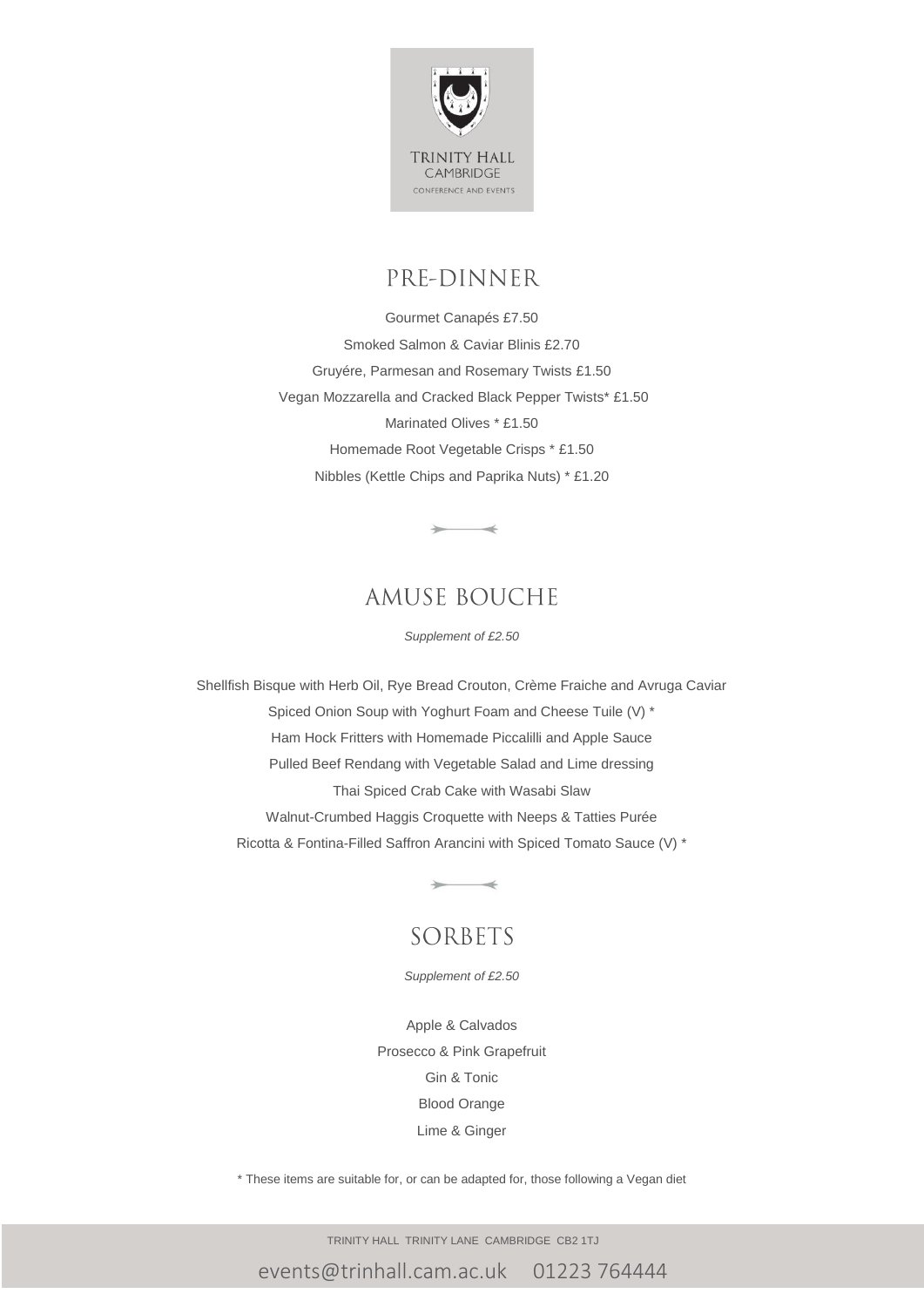

## **STARTERS**

#### **MEAT**

Pan-Seared Breast of Pigeon with Blackberry Purée, Forest Mushrooms and Sorrel Duck Liver Parfait with Spiced Orange Gel, Berry Compote and Ciabatta Crouton Locally Smoked Duck Breast with Pickled Pumpkin Purée, Raisin Gel and Pearl Barley Crisp Pulled Pork Croquette with Pea Purée, Apple Gel and Salt & Pepper-Baked Crackling Baked Figs with Goat's Cheese, Cured Ham, Onion Marmalade and Rocket Emulsion Herb-Stuffed Ballotine of Rabbit with Plum Chutney, Pickled Baby Beetroot and Candied Walnuts Slow-Cooked Ham Hock with Baked Pineapple, Truffle-Infused Pea Purée and Crispy Coated Quails Egg

#### **FISH**

Beetroot-Cured Salmon with Granny Smith Apple Purée and Shaved Fennel & Apple Salad Tian of Smoked Salmon & Trout with Beetroot Purée & Apple Gel Seared Scallops with Artichoke Purée, Pea & Broad Bean Salad and Crispy Pancetta Crumb Tandoori Scallops with Cauliflower Purée, Onion Bhajis and Raisin & Mango Salsa Lemon & Crab Squid Ink Tortello with Shellfish Bisque, Coriander Tuile and Coriander Foam Devon Crab Mousse with Pickled Cucumber, Salmon Caviar & Spring Onion and Yuzu & Tarragon Dressing Lemongrass & Coriander-Marinated Crayfish Salad with Roasted Shellfish & Saffron Emulsion Panko-Crumbed Hake with Coriander Pesto and Marinated Cucumber Salad

### **VEGETARIAN**

Winter Vegetable Salad with Gin-Infused Halloumi and Romesco Sauce Smoked Paprika & Jack Fruit Croquette with Salt & Pepper Tuile and Bramley Apple Purée\* Roasted Winter Vegetable Terrine with Spiced Parsnip Purée and Parsnip Crisps \* Spiced Butternut Squash Soup with Toasted Pumpkin Seeds and Homemade Spinach & Feta Loaf Beetroot and Goat's Cheese Tartlet with Rocket Salad and Balsamic Dressing Celeriac and Apple Soup with Sweet Potato Beignet and Sage Oil \* Chicory Marmalade Tart with Pear & Walnut Salad and Cambridge Blue Cheese Crumble

\* These items are suitable for, or can be adapted for, those following a Vegan diet

TRINITY HALL TRINITY LANE CAMBRIDGE CB2 1TJ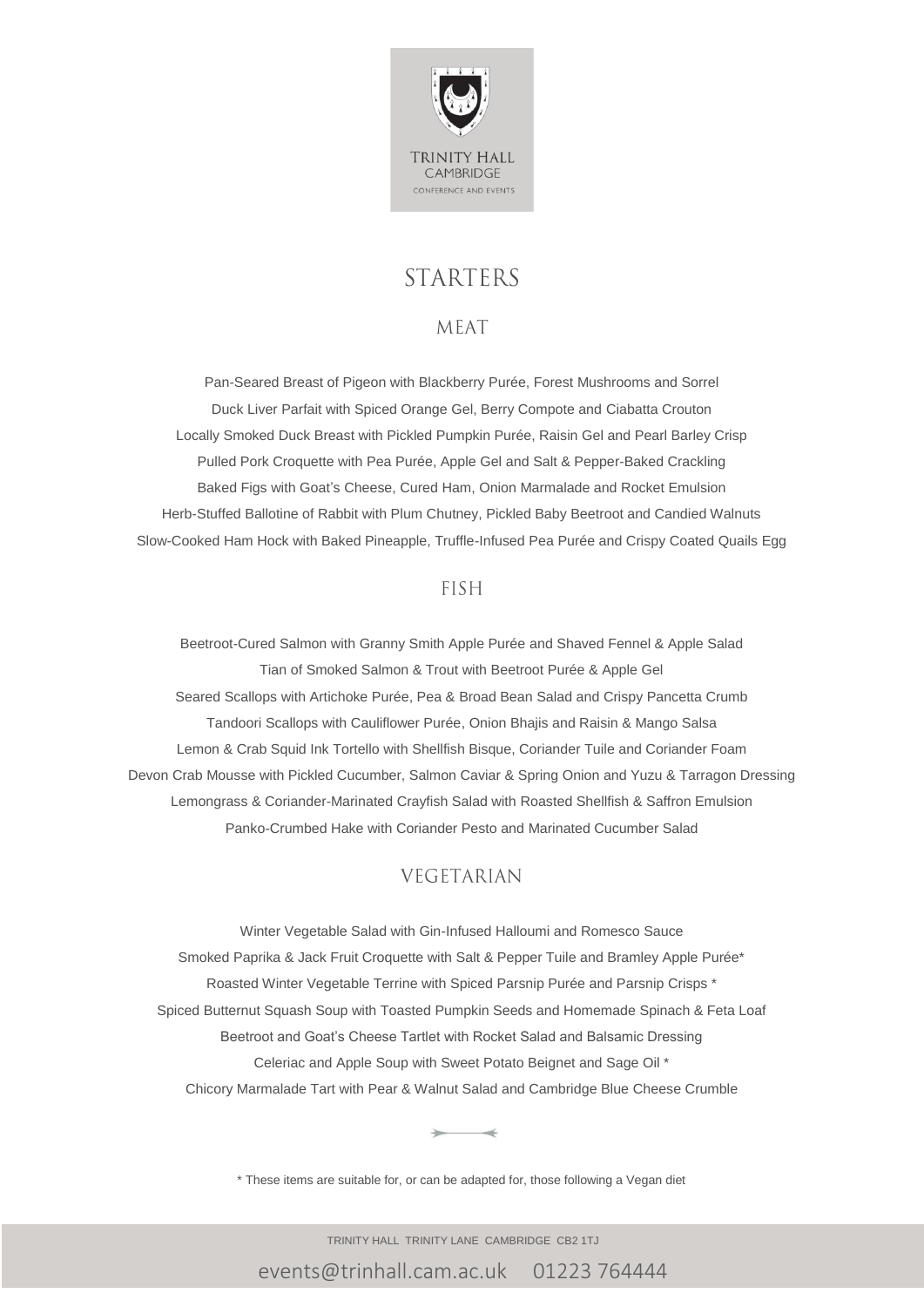

# **MAIN COURSES**

### **MEAT**

Pan-Roasted Breast of Gressingham Duck with Confit Duck Leg Pie, Spiced Red Cabbage, Roasted Baby Carrots and Blackberry & Merlot Jus

Herb-Crusted Lamb Rump with Braised Shoulder Croquette, Cauliflower Cheese Purée, Red Cabbage and Seasonal Baby Vegetables

Guinea Fowl & Wild Mushroom Roulade with Cauliflower Purée, Red Wine-Braised Shallot, Wilted Greens, Fondant Potato and Golden Raisin Jus

Spiced Slow-Cooked Pork Fillet, Potato Purée, Butternut Squash Fondant, Pickled Apple, Roasted Baby Carrots and Seasonal Greens

English Lamb Rump with Shepherd's Pie Roulade, Minted-Pea Purée, Carrot Fondants & Black Kale

Butter-Poached Breast of Gressingham Duck with Duck Leg Pastilla, Potato Croquettes, Butternut Squash Purée, Cavolo Nero and Chocolate-Infused Jus

> Slow-Cooked Chicken & Tarragon Ballotine with Leek & Potato Terrine, Mustard Greens and Stock-Braised Rainbow Carrots

Twice-Cooked Honey & Maple Spiced Duck Leg, Sweet Potato Hash, Curly Kale and Balsamic Jus

Fillet of Suffolk Pork with Black Pudding Boulangère Potatoes, Roasted Parsnip Purée, Winter Greens, Baby Carrots and Sherry Jus

Thyme-Poached Partridge Breast, Partridge Leg Croquette, Spiced Apple Purée, Sautéed Wild Mushrooms, Celeriac Fondant and Partridge Jus (Limited Season: October – end of February)

Roasted Pheasant Breast, Bubble & Squeak Pomme Purée, Roasted Baby Carrots, Sprouts with Pancetta and Port Jus (Limited Season: mid-November – end of February)

Breast of Locally Reared Pheasant, Haggis Bon-Bon, Thyme-Infused Cabbage, Tatties and Red Wine-Braised Baby Turnips (Limited Season: mid-November – end of February)

#### *Supplement of £5.50*

Fillet of English Beef with Smoked Short Rib Croquette, Winter Greens, Roasted Carrots, Marbled Potatoes and Black Garlic Purée

Venison with Wild Mushroom & Potato Purée, Blackberry Gel, Black Kale, Seasonal Baby Vegetables and Chocolate-Infused Jus

Rack of Lamb with Confit Shoulder Croquette, Chargrilled Leeks, Parsnip Purée, Candied Carrots and Burnt Onion Powder

Leek Ash-Crusted Fillet of Venison with Textures of Beetroot, Cranberry Granola, Black Pudding Crumble and Potato Foam

TRINITY HALL TRINITY LANE CAMBRIDGE CB2 1TJ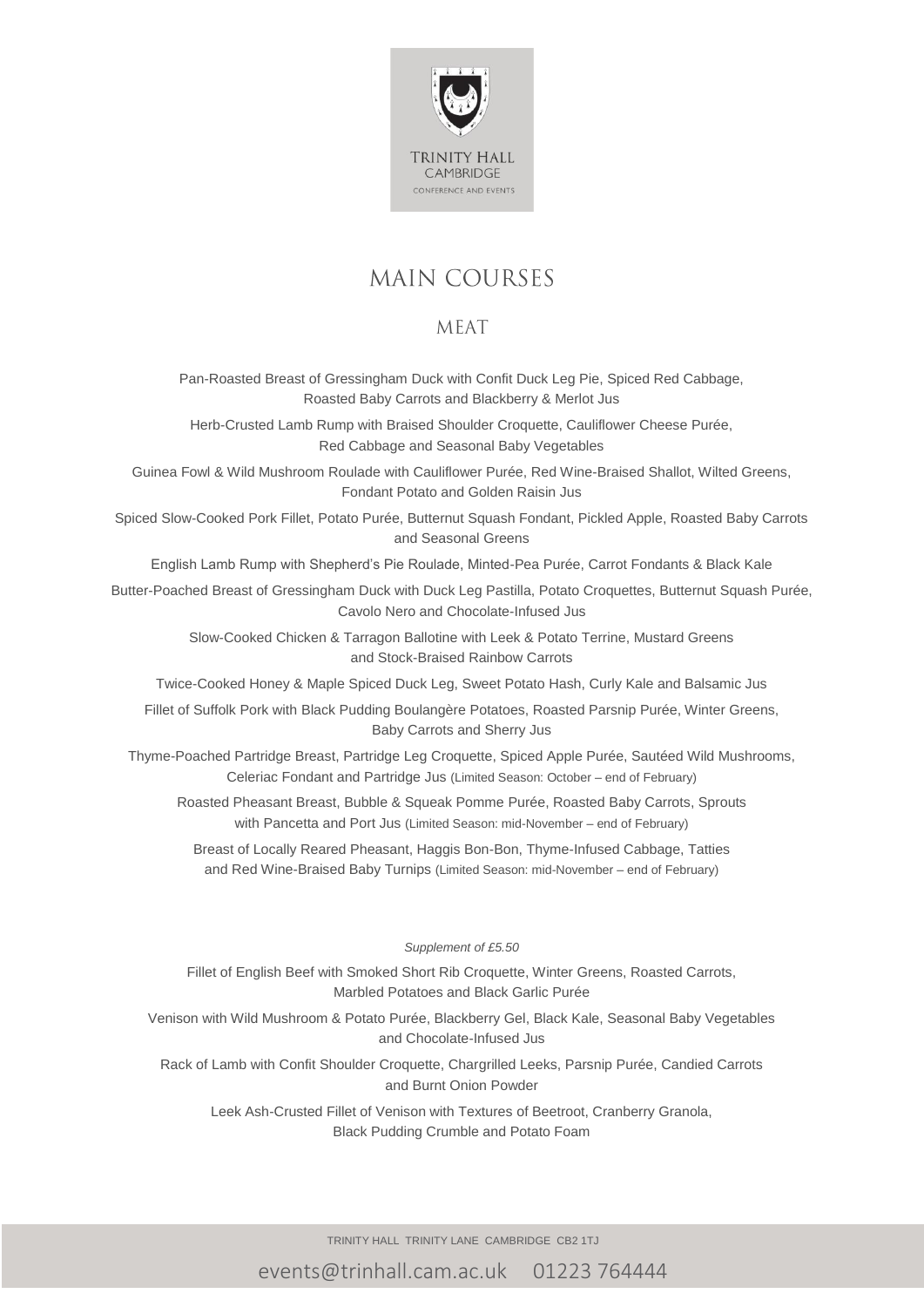

#### **FISH**

Pan-Roasted Fillet of Hake with Saffron Couscous, Roasted Seasonal Squash and Tomato Vinaigrette Fillet of Stone Bass with Parsley-Crushed Pink Fir Potatoes, Pea & Bacon Fricassée and Lemon Beurre Blanc

Pan-Roasted Fillet of Salmon with Dill-Crushed Heritage Potatoes, Shaved Fennel, Charred Leek and Bacon Butter Sauce

Prosecco-Marinated Fillet of Salmon with Potato, Chorizo and Mediterranean Vegetable Fricassée

Pan-Fried Fillet of Bass with Mustard-Braised Lentils, Crispy Potatoes, Roasted Cherry Tomatoes and Salsa Verde

Fillet of Bream with Garlic-Sautéed Potatoes, Tomato, Black Olive & White Bean Caponata and Kale Pesto

### **VEGETARIAN**

Butternut Squash Tortellini with Sage-Infused Greens, Buttered Chestnuts and Toasted Pumpkin Seeds Slow-Roasted Cherry Tomato Tart with Caramelised Red Onions, Spinach, Vine Tomatoes and Toasted Pine Nut Dressing Celeriac & Chestnut Gnocchi with Broccoli Purée, Glazed Heritage Carrots, Crispy Shallots and Apple Gel Tofu & Seitan Croquette with Celeriac & Apple Purée, Dressed Winter Greens and Ale-Braised Baby Vegetables \* Beetroot, Spinach & Goat's Cheese Risotto with Cauliflower Beignets Vitelotte Potato and Root Vegetable Timbale, Braised Savoy Cabbage, Brûléed Shallot, Baby Turnip and Madeira Cream Sauce \*

\* These items are suitable for, or can be adapted for, those following a Vegan diet

TRINITY HALL TRINITY LANE CAMBRIDGE CB2 1TJ